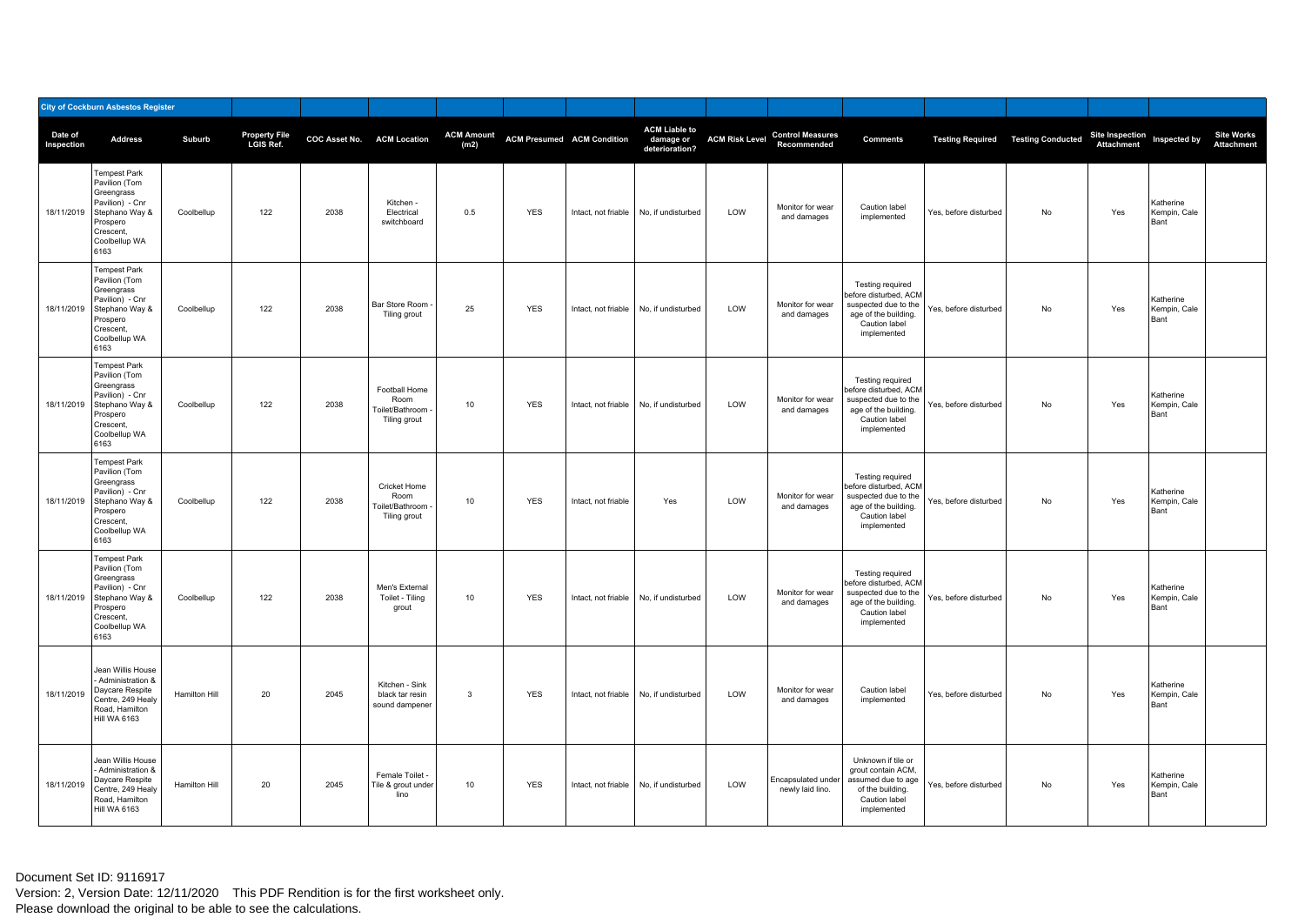| Date of<br>Inspection  | <b>Address</b>                                                                                                    | Suburb               | Property File<br>LGIS Ref. |      | <b>COC Asset No. ACM Location</b>              | <b>ACM Amount</b><br>(m2) |            | <b>ACM Presumed ACM Condition</b> | <b>ACM Liable to</b><br>damage or<br>deterioration? | <b>ACM Risk Level</b> | <b>Control Measures</b><br>Recommended                                                                                                            | <b>Comments</b>                                                                                                                 |                                              | <b>Testing Required   Testing Conducted</b> | Site Inspection<br>Attachment | Inspected by                      | <b>Site Works</b><br><b>Attachment</b> |
|------------------------|-------------------------------------------------------------------------------------------------------------------|----------------------|----------------------------|------|------------------------------------------------|---------------------------|------------|-----------------------------------|-----------------------------------------------------|-----------------------|---------------------------------------------------------------------------------------------------------------------------------------------------|---------------------------------------------------------------------------------------------------------------------------------|----------------------------------------------|---------------------------------------------|-------------------------------|-----------------------------------|----------------------------------------|
| 18/11/2019             | Jean Willis House<br>- Administration &<br>Daycare Respite<br>Centre, 249 Healy<br>Road, Hamilton<br>Hill WA 6163 | Hamilton Hill        | 20                         | 2045 | Male Toilet - tile &<br>grout under lino       | 10                        | <b>YES</b> | Intact, not friable               | No, if undisturbed                                  | LOW                   | Encapsulated under<br>newly laid lino.                                                                                                            | Unknown if tile or<br>grout contain ACM,<br>assumed due to age<br>of the building.<br>Caution label<br>implemented              | Yes, before disturbed                        | No                                          | Yes                           | Katherine<br>Kempin, Cale<br>Bant |                                        |
| 18/11/2019             | Jean Willis House<br>- Administration &<br>Daycare Respite<br>Centre, 249 Healy<br>Road, Hamilton<br>Hill WA 6163 | Hamilton Hill        | 20                         | 2045 | Fencing - car park                             | 65                        | <b>YES</b> | Damaged and<br>deteriorating      | Yes                                                 | <b>MODERATE</b>       | Replace damaged<br>fencing with non<br>ACM product.<br>Ensure vegetation<br>is kept away from<br>fencing to prevent<br>panels becoming<br>friable | City should liaise with<br>the neighbouring<br>property to ensure<br>effectviely<br>mplemented. Caution<br>label implemented    | control measures are   Yes, before disturbed | No                                          | Yes                           | Katherine<br>Kempin, Cale<br>Bant |                                        |
| 18/11/2019             | <b>Enright Reserve</b><br>Changerooms,<br>221 Enright<br>Reserve, Hamilton<br>Hill WA 6163                        | Hamilton Hill        | 124                        | 2044 | Female Toilet<br>tile grout                    | 15                        | <b>YES</b> | Intact, not friable               | No, if undisturbed                                  | LOW                   | Monitor for wear<br>and damages                                                                                                                   | <b>Testing required</b><br>efore disturbed, ACM<br>suspected due to the<br>age of the building.<br>Caution label<br>implemented | Yes, before disturbed                        | No                                          | Yes                           | Katherine<br>Kempin, Cale<br>Bant |                                        |
| 18/11/2019             | <b>Enright Reserve</b><br>Changerooms,<br>221 Enright<br>Reserve, Hamilton<br>Hill WA 6163                        | Hamilton Hill        | 124                        | 2044 | Male Toilet - tile<br>grout                    | 15                        | <b>YES</b> | Intact, not friable               | No, if undisturbed                                  | LOW                   | Monitor for wear<br>and damages                                                                                                                   | <b>Testing required</b><br>efore disturbed, ACM<br>suspected due to the<br>age of the building.<br>Caution label<br>implemented | Yes, before disturbed                        | No                                          | Yes                           | Katherine<br>Kempin, Cale<br>Bant |                                        |
| 18/11/2019 221 Enright | <b>Enright Reserve</b><br>Changerooms,<br>Reserve, Hamilton<br>Hill WA 6163                                       | Hamilton Hill        | 124                        | 2044 | <b>Disabled Public</b><br>Toilets - tile grout | 10                        | <b>YES</b> | Intact, not friable               | No, if undisturbed                                  | LOW                   | Monitor for wear<br>and damages                                                                                                                   | <b>Testing required</b><br>efore disturbed, ACM<br>suspected due to the<br>age of the building.<br>Caution label<br>implemented | Yes, before disturbed                        | No                                          | Yes                           | Katherine<br>Kempin, Cale<br>Bant |                                        |
| 18/11/2019 221 Enright | Enright Reserve<br>Changerooms,<br>Reserve, Hamilton<br>Hill WA 6163                                              | Hamilton Hill        | 124                        | 2044 | Male Public Toilet<br>- tile grout             | 20                        | <b>YES</b> | Intact, not friable               | No, if undisturbed                                  | LOW                   | Monitor for wear<br>and damages                                                                                                                   | Testing required<br>efore disturbed, ACM<br>suspected due to the<br>age of the building.<br>Caution label<br>implemented        | Yes, before disturbed                        | No                                          | Yes                           | Katherine<br>Kempin, Cale<br>Bant |                                        |
| 18/11/2019 221 Enright | <b>Enright Reserve</b><br>Changerooms,<br>Reserve, Hamilton<br>Hill WA 6163                                       | <b>Hamilton Hill</b> | 124                        | 2044 | Female Public<br>Toilet - tile arout           | 20                        | <b>YES</b> | Intact, not friable               | No. if undisturbed                                  | LOW                   | Monitor for wear<br>and damages                                                                                                                   | Testing required<br>before disturbed, ACM<br>suspected due to the<br>age of the building.<br>Caution label<br>implemented       | Yes, before disturbed                        | No                                          | Yes                           | Katherine<br>Kempin, Cale<br>Bant |                                        |
| 18/11/2019             | Wally Hagan<br>Stadium, Starling<br>Street, Hamilton<br><b>Hill WA 6963</b>                                       | Hamilton Hill        | $\overline{7}$             | 128  | Electrical<br>switchboard &<br>fuses           | $\overline{2}$            | <b>YES</b> | Intact, not friable               | No, if undisturbed                                  | LOW                   | Monitor for wear<br>and damages                                                                                                                   | Caution label<br>implemented                                                                                                    | Yes, before disturbed                        | No                                          | Yes                           | Katherine<br>Kempin, Cale<br>Bant |                                        |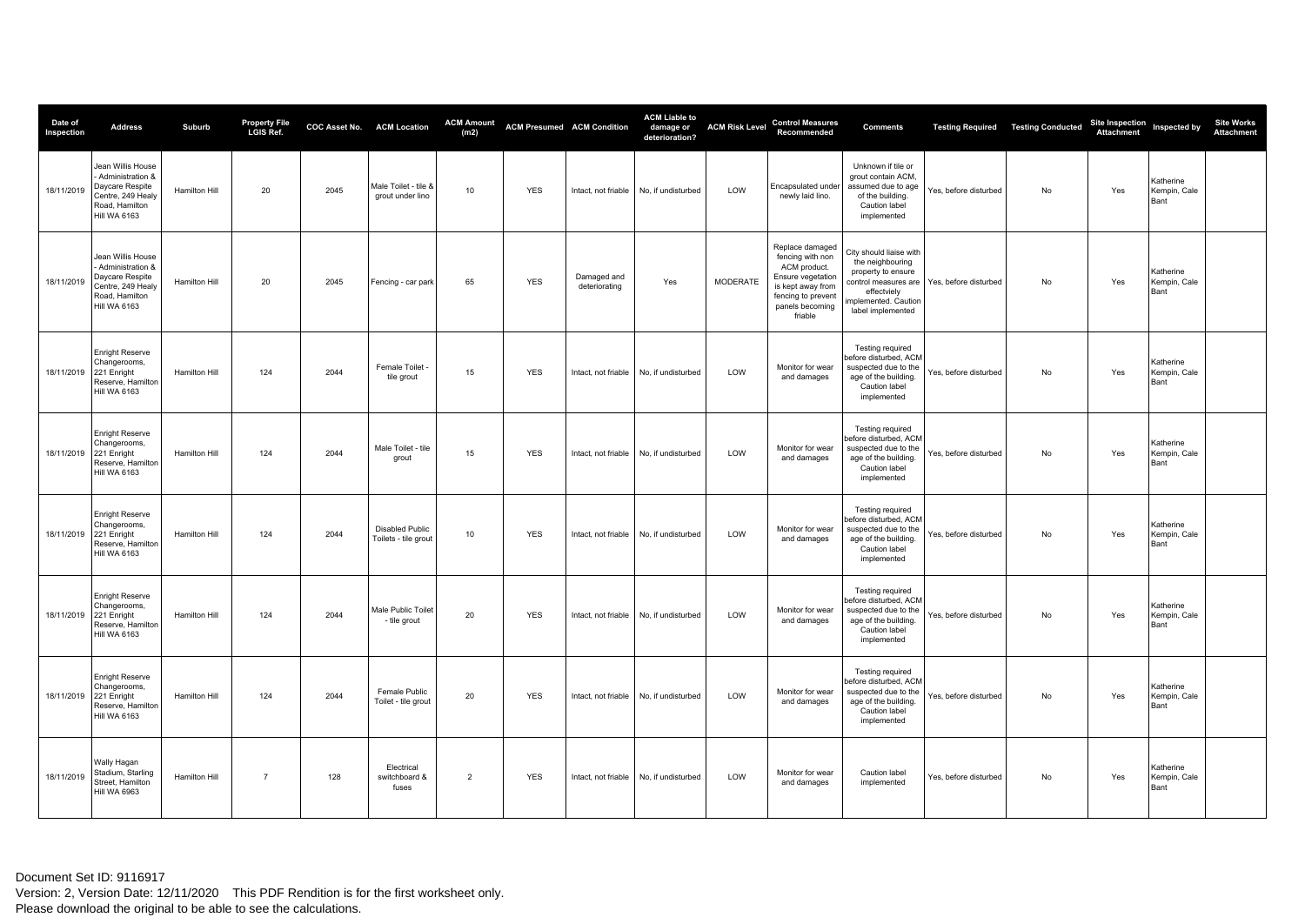| Date of<br>Inspection | <b>Address</b>                                                                      | Suburb               | <b>Property File</b><br>LGIS Ref. |      | COC Asset No. ACM Location                                            | <b>ACM Amount</b><br>(m2) |            | <b>ACM Presumed ACM Condition</b> | <b>ACM Liable to</b><br>damage or<br>deterioration? | <b>ACM Risk Level</b> | <b>Control Measures</b><br>Recommended | <b>Comments</b>                                                                                                                                  |                       | <b>Testing Required Testing Conducted</b> | Site Inspection<br>Attachment | Inspected by                      | <b>Site Works</b><br><b>Attachment</b> |
|-----------------------|-------------------------------------------------------------------------------------|----------------------|-----------------------------------|------|-----------------------------------------------------------------------|---------------------------|------------|-----------------------------------|-----------------------------------------------------|-----------------------|----------------------------------------|--------------------------------------------------------------------------------------------------------------------------------------------------|-----------------------|-------------------------------------------|-------------------------------|-----------------------------------|----------------------------------------|
| 18/11/2019            | Wally Hagan<br>Stadium, Starling<br>Street, Hamilton<br><b>Hill WA 6963</b>         | <b>Hamilton Hill</b> | $\overline{7}$                    | 128  | Club Room<br>Bar/Kitchen - sink<br>black tar resin<br>sound dampener  | $\overline{2}$            | <b>YES</b> | Intact, not friable               | No. if undisturbed                                  | LOW                   | Monitor for wear<br>and damages        | Caution label<br>implemented                                                                                                                     | Yes, before disturbed | <b>No</b>                                 | Yes                           | Katherine<br>Kempin, Cale<br>Bant |                                        |
| 18/11/2019            | Davilak Clubrooms<br>(Davilak Reserve),<br>Lucius Road,<br>Hamilton Hill WA<br>6163 | Hamilton Hill        | 119                               | 2002 | Female Toilets<br>tile grout                                          | 10                        | <b>YES</b> | Intact, not friable               | No, if undisturbed                                  | LOW                   | Monitor for wear<br>and damages        | Testing required<br>before disturbed, ACM<br>suspected due to the<br>age of the building.<br>Caution label<br>implemented                        | Yes, before disturbed | No                                        | Yes                           | Katherine<br>Kempin, Cale<br>Bant |                                        |
| 18/11/2019            | Davilak Clubrooms<br>(Davilak Reserve).<br>Lucius Road.<br>Hamilton Hill WA<br>6163 | <b>Hamilton Hill</b> | 119                               | 2002 | Male Toilet - tile<br>grout                                           | 20                        | <b>YES</b> | Intact, not friable               | No. if undisturbed                                  | LOW                   | Monitor for wear<br>and damages        | Testing required<br>before disturbed, ACM<br>suspected due to the<br>age of the building.<br>Caution label<br>implemented                        | Yes, before disturbed | <b>No</b>                                 | Yes                           | Katherine<br>Kempin, Cale<br>Bant |                                        |
| 18/11/2019            | Davilak Clubrooms<br>(Davilak Reserve).<br>Lucius Road,<br>Hamilton Hill WA<br>6163 | Hamilton Hill        | 119                               | 2002 | Male Public Toilet<br>- tile grout                                    | 25                        | <b>YES</b> | Intact, not friable               | No, if undisturbed                                  | LOW                   | Monitor for wear<br>and damages        | Testing required<br>before disturbed, ACM<br>suspected due to the<br>age of the building.<br>Caution label<br>implemented                        | Yes, before disturbed | No                                        | Yes                           | Katherine<br>Kempin, Cale<br>Bant |                                        |
| 18/11/2019            | Davilak Clubrooms<br>(Davilak Reserve),<br>Lucius Road,<br>Hamilton Hill WA<br>6163 | Hamilton Hill        | 119                               | 2002 | <b>Disabled Public</b><br>Toilets - tile grout                        | 5                         | <b>YES</b> | Intact, not friable               | No, if undisturbed                                  | LOW                   | Monitor for wear<br>and damages        | Testing required<br>before disturbed, ACM<br>suspected due to the<br>age of the building.<br>Caution label<br>implemented                        | Yes, before disturbed | No                                        | Yes                           | Katherine<br>Kempin, Cale<br>Bant |                                        |
| 18/11/2019            | Davilak Clubrooms<br>(Davilak Reserve).<br>Lucius Road,<br>Hamilton Hill WA<br>6163 | <b>Hamilton Hill</b> | 119                               | 2002 | Female Public<br>Toilet - tile grout                                  | 25                        | <b>YES</b> | Intact, not friable               | No, if undisturbed                                  | LOW                   | Monitor for wear<br>and damages        | Testing required<br>before disturbed, ACM<br>suspected due to the<br>age of the building.<br>Caution label<br>implemented                        | Yes, before disturbed | <b>No</b>                                 | Yes                           | Katherine<br>Kempin, Cale<br>Bant |                                        |
| 18/11/2019            | Pump House<br>(Davilak Reserve).<br>Lucius Road,<br>Hamilton Hill WA<br>6163        | Hamilton Hill        | 118                               | 2001 | Pump House<br>electrical<br>switchboard &<br>fuses                    | 0.5                       | <b>YES</b> | Intact, not friable               | No, if undisturbed                                  | LOW                   | Monitor for wear<br>and damages        | Caution label to be<br>implemented                                                                                                               | Yes, before disturbed | No                                        | Yes                           | Katherine<br>Kempin, Cale<br>Bant |                                        |
| 22/11/2019            | Meerilinga<br>Childcare Centre,<br>219 Winterfold<br>Road, Coolbellup<br>WA 6163    | Coolbellup           | 49                                | 4354 | Playroom Early<br>Learning - ceiling<br>to sliding door<br>main entry | 10                        | <b>YES</b> | Intact, not friable               | No, if undisturbed                                  | LOW                   | Monitor for wear<br>and damages        | Testing required<br>before disturbed, ACM<br>suspected due to the<br>age of the building<br>and characteristics.<br>Caution label<br>implemented | Yes, before disturbed | No                                        | Yes                           | Katherine<br>Kempin, Cale<br>Bant |                                        |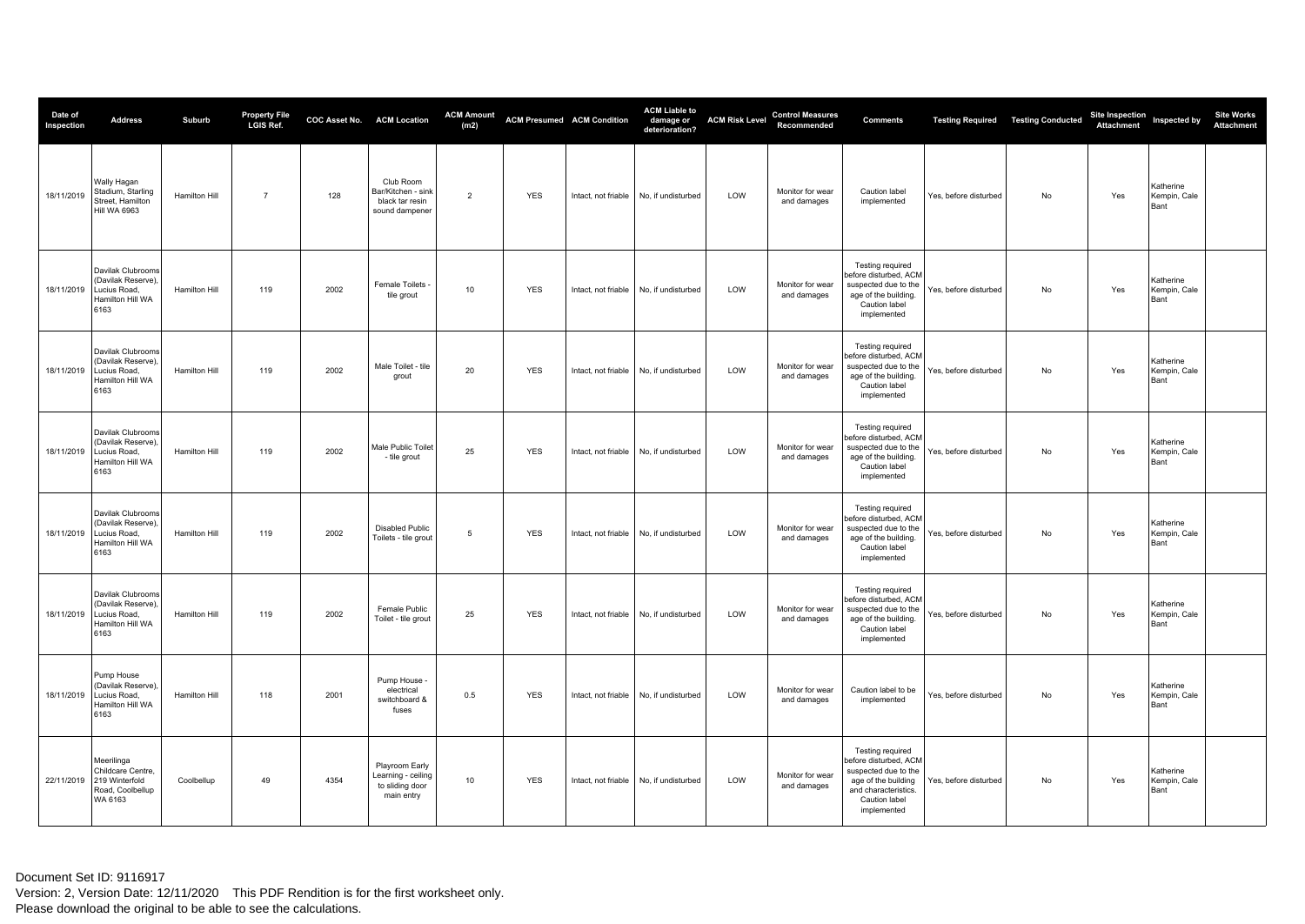| Date of<br>Inspection | <b>Address</b>                                                                   | Suburb     | Property File<br>LGIS Ref. |      | <b>COC Asset No. ACM Location</b>                               | <b>ACM Amount</b><br>(m2) |            | <b>ACM Presumed ACM Condition</b> | <b>ACM Liable to</b><br>damage or<br>deterioration? | <b>ACM Risk Level</b> | <b>Control Measures</b><br>Recommended                                                       | <b>Comments</b>                                                                                                                                         |                       | <b>Testing Required   Testing Conducted</b>                                                               | Site Inspection<br>Attachment | Inspected by                      | <b>Site Works</b><br><b>Attachment</b> |
|-----------------------|----------------------------------------------------------------------------------|------------|----------------------------|------|-----------------------------------------------------------------|---------------------------|------------|-----------------------------------|-----------------------------------------------------|-----------------------|----------------------------------------------------------------------------------------------|---------------------------------------------------------------------------------------------------------------------------------------------------------|-----------------------|-----------------------------------------------------------------------------------------------------------|-------------------------------|-----------------------------------|----------------------------------------|
| 22/11/2019            | Meerilinga<br>Childcare Centre,<br>219 Winterfold<br>Road, Coolbellup<br>WA 6163 | Coolbellup | 49                         | 4354 | Playroom - ceiling<br>to sliding door<br>entry                  | 20                        | <b>YES</b> | Intact, not friable               | No, if undisturbed                                  | LOW                   | Monitor for wear<br>and damages                                                              | Testing required<br>before disturbed, ACM<br>suspected due to the<br>age of the building<br>and characteristics.<br>Caution label<br>implemented        | Yes, before disturbed | No                                                                                                        | Yes                           | Katherine<br>Kempin, Cale<br>Bant |                                        |
| 22/11/2019            | Meerilinga<br>Childcare Centre,<br>219 Winterfold<br>Road, Coolbellup<br>WA 6163 | Coolbellup | 49                         | 4354 | Office - Extention<br>ceiling                                   | 6                         | <b>YES</b> | Intact, not friable               | No, if undisturbed                                  | LOW                   | Monitor for wear<br>and damages                                                              | <b>Testing required</b><br>before disturbed, ACM<br>suspected due to the<br>age of the building<br>and characteristics.<br>Caution label<br>implemented | Yes, before disturbed | No                                                                                                        | Yes                           | Katherine<br>Kempin, Cale<br>Bant |                                        |
| 22/11/2019            | Meerilinga<br>Childcare Centre,<br>219 Winterfold<br>Road, Coolbellup<br>WA 6163 | Coolbellup | 49                         | 4354 | Toy Library<br>ceiling to sliding<br>door                       | 10                        | <b>YES</b> | Intact, not friable               | No, if undisturbed                                  | LOW                   | Monitor for wear<br>and damages                                                              | Testing required<br>before disturbed, ACM<br>suspected due to the<br>age of the building<br>and characteristics.<br>Caution label<br>implemented        | Yes, before disturbed | No                                                                                                        | Yes                           | Katherine<br>Kempin, Cale<br>Bant |                                        |
| 22/11/2019            | Meerilinga<br>Childcare Centre,<br>219 Winterfold<br>Road, Coolbellup<br>WA 6163 | Coolbellup | 49                         | 4354 | Eaves                                                           | 40                        | <b>YES</b> | Intact, not friable               | Yes                                                 | LOW                   | Monitor for wear<br>and damages                                                              | Testing required<br>before disturbed, ACM<br>suspected due to the<br>age of the building<br>and characteristics.<br>Caution label<br>implemented        | Yes, before disturbed | No                                                                                                        | Yes                           | Katherine<br>Kempin, Cale<br>Bant |                                        |
| 22/11/2019            | Meerilinga<br>Childcare Centre,<br>219 Winterfold<br>Road, Coolbellup<br>WA 6163 | Coolbellup | 49                         | 4354 | Electrical<br>sweitchboard                                      | 0.5                       | <b>YES</b> | Damaged, not<br>friable           | Yes                                                 | LOW                   | Seal damaged<br>edges or replace<br>with non ACM<br>product. Monitor for<br>wear and damages | Caution label<br>implemented                                                                                                                            | Yes, before disturbed | No                                                                                                        | Yes                           | Katherine<br>Kempin, Cale<br>Bant |                                        |
| 22/11/2019            | Meerilinga<br>Childcare Centre,<br>219 Winterfold<br>Road, Coolbellup<br>WA 6163 | Coolbellup | 49                         | 4354 | Community<br><b>Training Room</b><br>ceiling to sliding<br>door | 20                        | <b>YES</b> | Intact, not friable               | No. if undisturbed                                  | LOW                   | Monitor for wear<br>and damages                                                              | Testing required<br>before disturbed, ACM<br>suspected due to the<br>age of the building<br>and characteristics.<br>Caution label<br>implemented        | Yes, before disturbed | <b>No</b>                                                                                                 | Yes                           | Katherine<br>Kempin, Cale<br>Bant |                                        |
| 29/11/2019            | Pineview<br>Community Health<br>Centre, 30 Mopsa<br>Way, Coolbellup<br>WA 6163   | Coolbellup | 14                         | 2129 | Entrance/Exit -<br>ceiling panels to<br>front/lean-to           | 50                        | NO         | N/A                               | N/A                                                 | N/A                   | N/A                                                                                          | Non suspected                                                                                                                                           | No                    | No                                                                                                        | Yes                           | Katherine<br>Kempin, Cale<br>Bant |                                        |
| 29/11/2019            | Pineview<br>Community Health<br>Centre, 30 Mopsa<br>Way, Coolbellup<br>WA 6163   | Coolbellup | 14                         | 2129 | <b>Activity Room</b><br>West - vinyl tile                       | 100                       | <b>YES</b> | Damaged and<br>deteriorating      | Yes                                                 | <b>MODERATE</b>       | Seal or replace<br>damaged tiles with<br>non-ACM product                                     | Testing required.<br>Caution label<br>implemented                                                                                                       | Yes, before disturbed | No Testing conducted<br>previously negative<br>result achieved,<br>awaiting confirmation<br>from the City | Yes                           | Katherine<br>Kempin, Cale<br>Bant |                                        |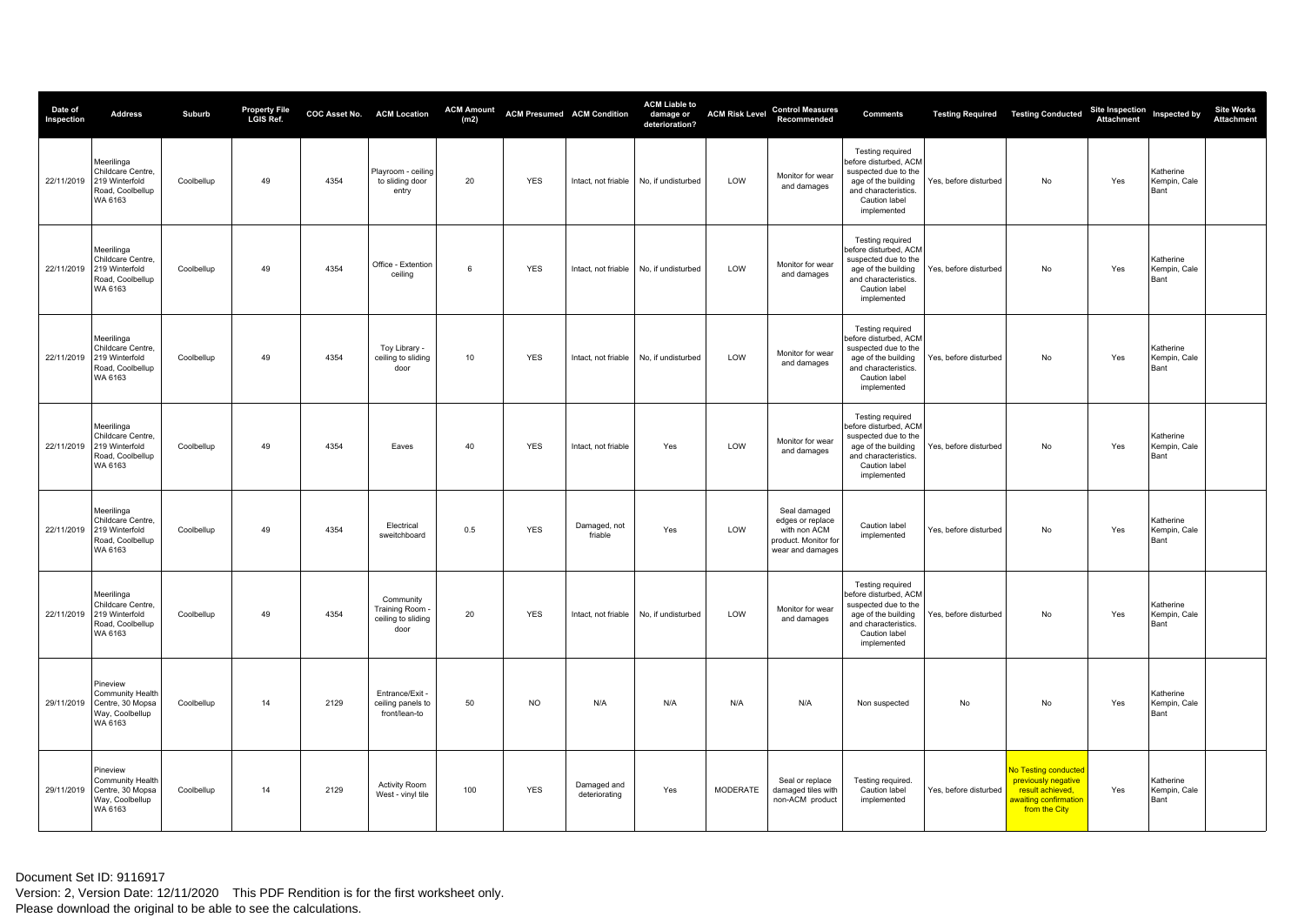| Date of<br>Inspection | <b>Address</b>                                                                            | Suburb     | Property File<br>LGIS Ref. |      | COC Asset No. ACM Location                                         | <b>ACM Amount</b><br>(m2) | <b>ACM Presumed ACM Condition</b> |                     | <b>ACM Liable to</b><br>damage or<br>deterioration? | <b>ACM Risk Level</b> | <b>Control Measures</b><br>Recommended | <b>Comments</b>                                   |                       | <b>Testing Required   Testing Conducted</b>                                                                           | Site Inspection<br>Attachment Inspected by |                                   | <b>Site Works</b><br><b>Attachment</b> |
|-----------------------|-------------------------------------------------------------------------------------------|------------|----------------------------|------|--------------------------------------------------------------------|---------------------------|-----------------------------------|---------------------|-----------------------------------------------------|-----------------------|----------------------------------------|---------------------------------------------------|-----------------------|-----------------------------------------------------------------------------------------------------------------------|--------------------------------------------|-----------------------------------|----------------------------------------|
| 29/11/2019            | Pineview<br>Community Health<br>Centre, 30 Mopsa<br>Way, Coolbellup<br>WA 6163            | Coolbellup | 14                         | 2129 | Toilet/Laundry<br>West & East - tile<br>grout                      | 70                        | <b>YES</b>                        | Intact, not friable | No, if undisturbed                                  | LOW                   | Monitor for wear<br>and damages        | Caution label<br>implemented                      | Yes, before disturbed | No                                                                                                                    | Yes                                        | Katherine<br>Kempin, Cale<br>Bant |                                        |
| 29/11/2019            | Pineview<br>Community Health<br>Centre, 30 Mopsa<br>Way, Coolbellup<br>WA 6163            | Coolbellup | 14                         | 2129 | Kitchen/Office<br>vinyl flooring                                   | 30                        | <b>YES</b>                        | Intact, not friable | No, if undisturbed                                  | LOW                   | Monitor for wear<br>and damages        | Testing required.<br>Caution label<br>implemented | Yes, before disturbed | No - Testing<br>conducted previously<br>negative result<br>achieved, awaiting<br>confirmation from the<br><b>City</b> | Yes                                        | Katherine<br>Kempin, Cale<br>Bant |                                        |
|                       | Pineview<br>Community Health<br>29/11/2019 Centre, 30 Mopsa<br>Way, Coolbellup<br>WA 6163 | Coolbellup | 14                         | 2129 | Kitchen - Sink tar<br>resin sound<br>dampener                      | 3                         | <b>YES</b>                        | Intact, not friable | No, if undisturbed                                  | LOW                   | Monitor for wear<br>and damages        | Caution label<br>implemented                      | Yes, before disturbed | No                                                                                                                    | Yes                                        | Katherine<br>Kempin, Cale<br>Bant |                                        |
| 29/11/2019            | Pineview<br>Community Health<br>Centre, 30 Mopsa<br>Way, Coolbellup<br>WA 6163            | Coolbellup | 14                         | 2129 | West Office -<br>panels below<br>windows                           | $\overline{\mathbf{3}}$   | <b>YES</b>                        | Intact, not friable | No, if undisturbed                                  | LOW                   | Monitor for wear<br>and damages        | Caution label<br>implemented                      | No                    | Yes - BA7172/02 -<br>Chrysotile Asbestos<br>Detected                                                                  | Yes                                        | Katherine<br>Kempin, Cale<br>Bant |                                        |
| 29/11/2019            | Pineview<br>Community Health<br>Centre, 30 Mopsa<br>Way, Coolbellup<br>WA 6163            | Coolbellup | 14                         | 2129 | <b>Activity Room</b><br>West - ceiling<br>panels & facia<br>boards | 100                       | <b>YES</b>                        | Intact, not friable | No, if undisturbed                                  | LOW                   | Monitor for wear<br>and damages        | Caution label<br>implemented                      | Yes, before disturbed | No                                                                                                                    | Yes                                        | Katherine<br>Kempin, Cale<br>Bant |                                        |
| 29/11/2019            | Pineview<br>Community Health<br>Centre, 30 Mopsa<br>Way, Coolbellup<br>WA 6163            | Coolbellup | 14                         | 2129 | Kitchen - ceiling<br>panels                                        | 30                        | <b>YES</b>                        | Intact, not friable | No, if undisturbed                                  | LOW                   | Monitor for wear<br>and damages        | Caution label<br>implemented                      | Yes, before disturbed | No                                                                                                                    | Yes                                        | Katherine<br>Kempin, Cale<br>Bant |                                        |
| 29/11/2019            | Pineview<br>Community Health<br>Centre, 30 Mopsa<br>Way, Coolbellup<br>WA 6163            | Coolbellup | 14                         | 2129 | Office next to<br>Kitchen - ceiling<br>panels                      | 25                        | <b>YES</b>                        | Intact, not friable | No, if undisturbed                                  | LOW                   | Monitor for wear<br>and damages        | Caution label<br>implemented                      | Yes, before disturbed | No                                                                                                                    | Yes                                        | Katherine<br>Kempin, Cale<br>Bant |                                        |
| 29/11/2019            | Pineview<br>Community Health<br>Centre, 30 Mopsa<br>Way, Coolbellup<br>WA 6163            | Coolbellup | 14                         | 2129 | Toilet/Laundrv<br>West & East<br>ceiling panels                    | 80                        | <b>YES</b>                        | Intact, not friable | No, if undisturbed                                  | LOW                   | Monitor for wear<br>and damages        | Caution label<br>implemented                      | Yes, before disturbed | No                                                                                                                    | Yes                                        | Katherine<br>Kempin, Cale<br>Bant |                                        |
| 29/11/2019            | Pineview<br>Community Health<br>Centre, 30 Mopsa<br>Way, Coolbellup<br>WA 6163            | Coolbellup | 14                         | 2129 | <b>Activity Room</b><br>East - vinyl tiles                         | 100                       | <b>YES</b>                        | Intact, not friable | No, if undisturbed                                  | LOW                   | Monitor for wear<br>and damages        | Testing required.<br>Caution label<br>implemented | Yes, before disturbed | No - Testing<br>conducted previously<br>negative result<br>achieved, awaiting<br>confirmation from the<br><b>City</b> | Yes                                        | Katherine<br>Kempin, Cale<br>Bant |                                        |
| 29/11/2019            | Pineview<br>Community Health<br>Centre, 30 Mopsa<br>Way, Coolbellup<br>WA 6163            | Coolbellup | 14                         | 2129 | <b>Activity Room</b><br>East - ceiling<br>panels & facia<br>boards | 100                       | <b>YES</b>                        |                     | Intact, not friable   No, if undisturbed            | LOW                   | Monitor for wear<br>and damages        | Caution label<br>implemented                      | Yes, before disturbed | No                                                                                                                    | Yes                                        | Katherine<br>Kempin, Cale<br>Bant |                                        |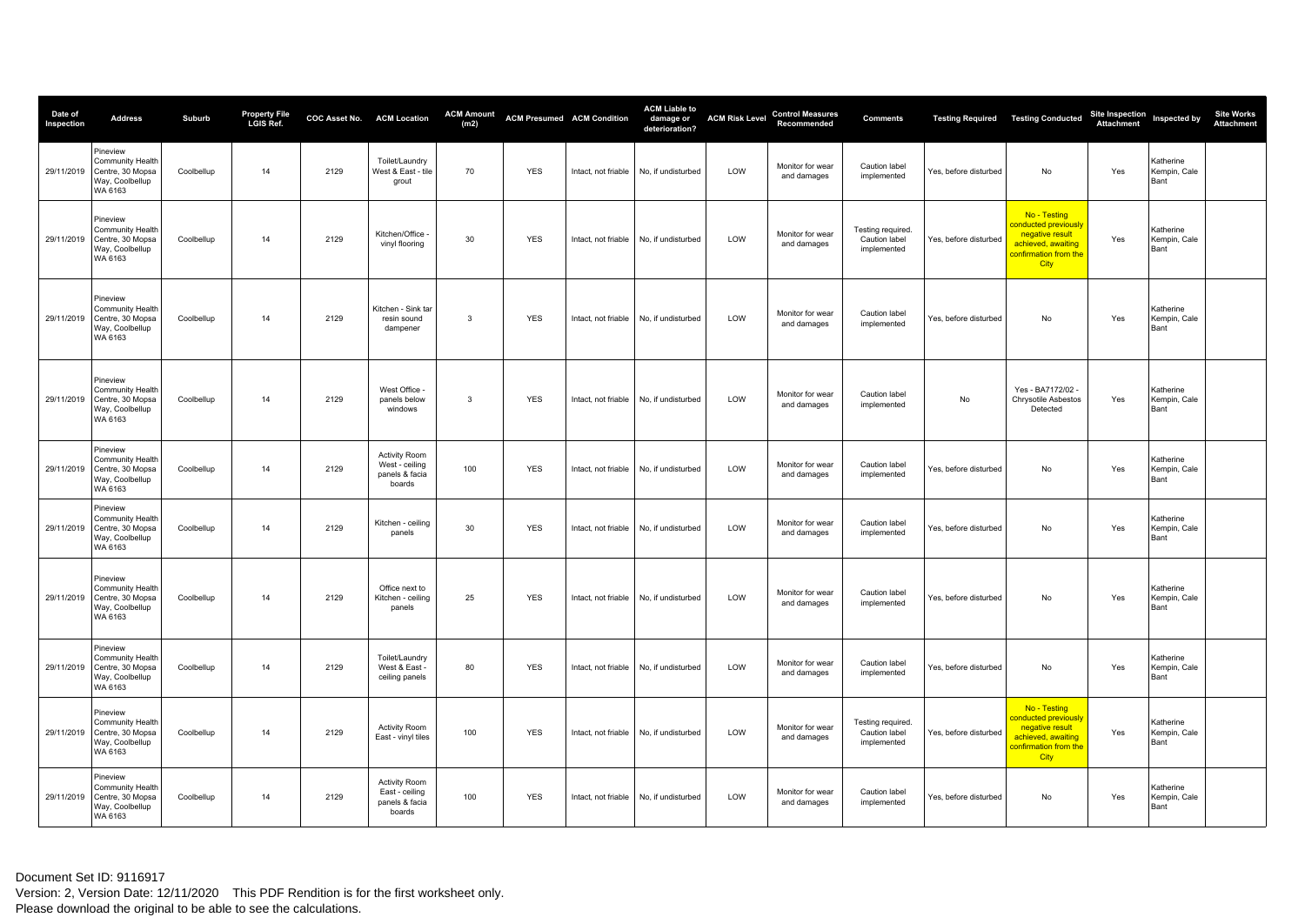| Date of<br>Inspection | <b>Address</b>                                                                 | Suburb     | Property File<br>LGIS Ref. |      | COC Asset No. ACM Location                                              | <b>ACM Amount</b><br>(m2) |            | <b>ACM Presumed ACM Condition</b> | <b>ACM Liable to</b><br>damage or<br>deterioration? | <b>ACM Risk Level</b> | <b>Control Measures</b><br>Recommended                                                                                                                                     | <b>Comments</b>                                                                                  | <b>Testing Required</b> | <b>Testing Conducted</b>                           | Site Inspection Inspected by<br><b>Attachment</b> |                                   | <b>Site Works</b><br><b>Attachment</b> |
|-----------------------|--------------------------------------------------------------------------------|------------|----------------------------|------|-------------------------------------------------------------------------|---------------------------|------------|-----------------------------------|-----------------------------------------------------|-----------------------|----------------------------------------------------------------------------------------------------------------------------------------------------------------------------|--------------------------------------------------------------------------------------------------|-------------------------|----------------------------------------------------|---------------------------------------------------|-----------------------------------|----------------------------------------|
| 29/11/2019            | Pineview<br>Community Health<br>Centre, 30 Mopsa<br>Way, Coolbellup<br>WA 6163 | Coolbellup | 14                         | 2129 | <b>Activity Room</b><br>East - children<br>sink lining                  | $\overline{1}$            | <b>YES</b> | Damaged, not<br>friable           | Yes                                                 | LOW                   | Remove and<br>replace with non<br>ACM product                                                                                                                              | <b>Testing required</b><br>Caution label<br>implemented                                          | Yes, before disturbed   | <b>No</b>                                          | Yes                                               | Katherine<br>Kempin, Cale<br>Bant |                                        |
| 29/11/2019            | Pineview<br>Community Health<br>Centre, 30 Mopsa<br>Way, Coolbellup<br>WA 6163 | Coolbellup | 14                         | 2129 | <b>Activity Room</b><br>East - panels<br>below windows                  | 8                         | <b>YES</b> | Damaged and<br>deteriorating      | Yes                                                 | <b>MODERATE</b>       | Remove damaged<br>panel and replace<br>with non ACM<br>product. Curtain has<br>been contaiminated<br>with ACM fibres and<br>should be removed<br>as cntrolled ACM<br>waste | Caution label<br>implemented                                                                     | Yes, before disturbed   | Yes - BA7172/02<br>Chrysotile Asbestos<br>Detected | Yes                                               | Katherine<br>Kempin, Cale<br>Bant |                                        |
| 29/11/2019            | Pineview<br>Community Health<br>Centre, 30 Mopsa<br>Way, Coolbellup<br>WA 6163 | Coolbellup | 14                         | 2129 | East Office<br>ceiling                                                  | 25                        | <b>YES</b> | Intact, not friable               | No, if undisturbed                                  | LOW                   | Monitor for wear<br>and damages                                                                                                                                            | Caution label<br>implemented                                                                     | Yes, before disturbed   | No                                                 | Yes                                               | Katherine<br>Kempin, Cale<br>Bant |                                        |
| 29/11/2019            | Pineview<br>Community Health<br>Centre, 30 Mopsa<br>Way, Coolbellup<br>WA 6163 | Coolbellup | 14                         | 2129 | East Office -<br>gable panels                                           | $\overline{1}$            | <b>YES</b> | Intact, not friable               | No, if undisturbed                                  | LOW                   | Monitor for wear<br>and damages                                                                                                                                            | Caution label<br>implemented                                                                     | Yes, before disturbed   | No                                                 | Yes                                               | Katherine<br>Kempin, Cale<br>Bant |                                        |
| 29/11/2019            | Pineview<br>Community Health<br>Centre, 30 Mopsa<br>Way, Coolbellup<br>WA 6163 | Coolbellup | 14                         | 2129 | <b>Activity Storeroom</b><br>East - ceiling<br>panels                   | 10                        | <b>YES</b> | Intact, not friable               | No, if undisturbed                                  | LOW                   | Monitor for wear<br>and damages                                                                                                                                            | Caution label<br>implemented                                                                     | Yes, before disturbed   | <b>No</b>                                          | Yes                                               | Katherine<br>Kempin, Cale<br>Bant |                                        |
| 29/11/2019            | Pineview<br>Community Health<br>Centre, 30 Mopsa<br>Way, Coolbellup<br>WA 6163 | Coolbellup | 14                         | 2129 | West Office<br>gable panels                                             | $\overline{2}$            | <b>YES</b> | N/A                               | N/A                                                 | N/A                   | Testing required                                                                                                                                                           | Non suspected                                                                                    | No                      | Yes - BA7156/01 - No<br>Asbestos Detected          | Yes                                               | Katherine<br>Kempin, Cale<br>Bant |                                        |
| 29/11/2019            | Pineview<br>Community Health<br>Centre, 30 Mopsa<br>Way, Coolbellup<br>WA 6163 | Coolbellup | 14                         | 2129 | West Office<br>ceiling panels                                           | 15                        | <b>YES</b> | Intact, not friable               | No, if undisturbed                                  | LOW                   | Monitor for wear<br>and damages                                                                                                                                            | Caution label<br>implemented                                                                     | Yes, before disturbed   | No                                                 | Yes                                               | Katherine<br>Kempin, Cale<br>Bant |                                        |
| 29/11/2019            | Pineview<br>Community Health<br>Centre, 30 Mopsa<br>Way, Coolbellup<br>WA 6163 | Coolbellup | 14                         | 2129 | East Store Room<br>- vinyl flooring                                     | 100                       | <b>YES</b> | Damaged and<br>deteriorating      | Yes                                                 | <b>MODERATE</b>       | Monitor for wear<br>and damages                                                                                                                                            | Cracked and<br>damaged tiles to<br>doorway between<br><b>Activity Room East</b><br>and East Room | Yes, before disturbed   | No                                                 | Yes                                               | Katherine<br>Kempin, Cale<br>Bant |                                        |
| 29/11/2019            | Pineview<br>Community Health<br>Centre, 30 Mopsa<br>Way, Coolbellup<br>WA 6163 | Coolbellup | 14                         | 2129 | East Store Room<br>Kitchen - sink,<br>black tar resin<br>sound dampener | $\overline{2}$            | <b>YES</b> | Intact, not friable               | Yes                                                 | LOW                   | Encapsulate to<br>prevent damage<br>when storing items.                                                                                                                    | Caution label<br>implemented                                                                     | Yes, before disturbed   | No                                                 | Yes                                               | Katherine<br>Kempin, Cale<br>Bant |                                        |
| 29/11/2019            | Pineview<br>Community Health<br>Centre, 30 Mopsa<br>Way, Coolbellup<br>WA 6163 | Coolbellup | 14                         | 2129 | Gas Heater -<br>gaskets and lining                                      | $\overline{1}$            | <b>YES</b> | Intact, not friable               | No, if undisturbed                                  | LOW                   | Monitor for wear<br>and damages                                                                                                                                            | Encapsulated.<br>assumed intact.<br>Caution label<br>implemented                                 | Yes, before disturbed   | No                                                 | Yes                                               | Katherine<br>Kempin, Cale<br>Bant |                                        |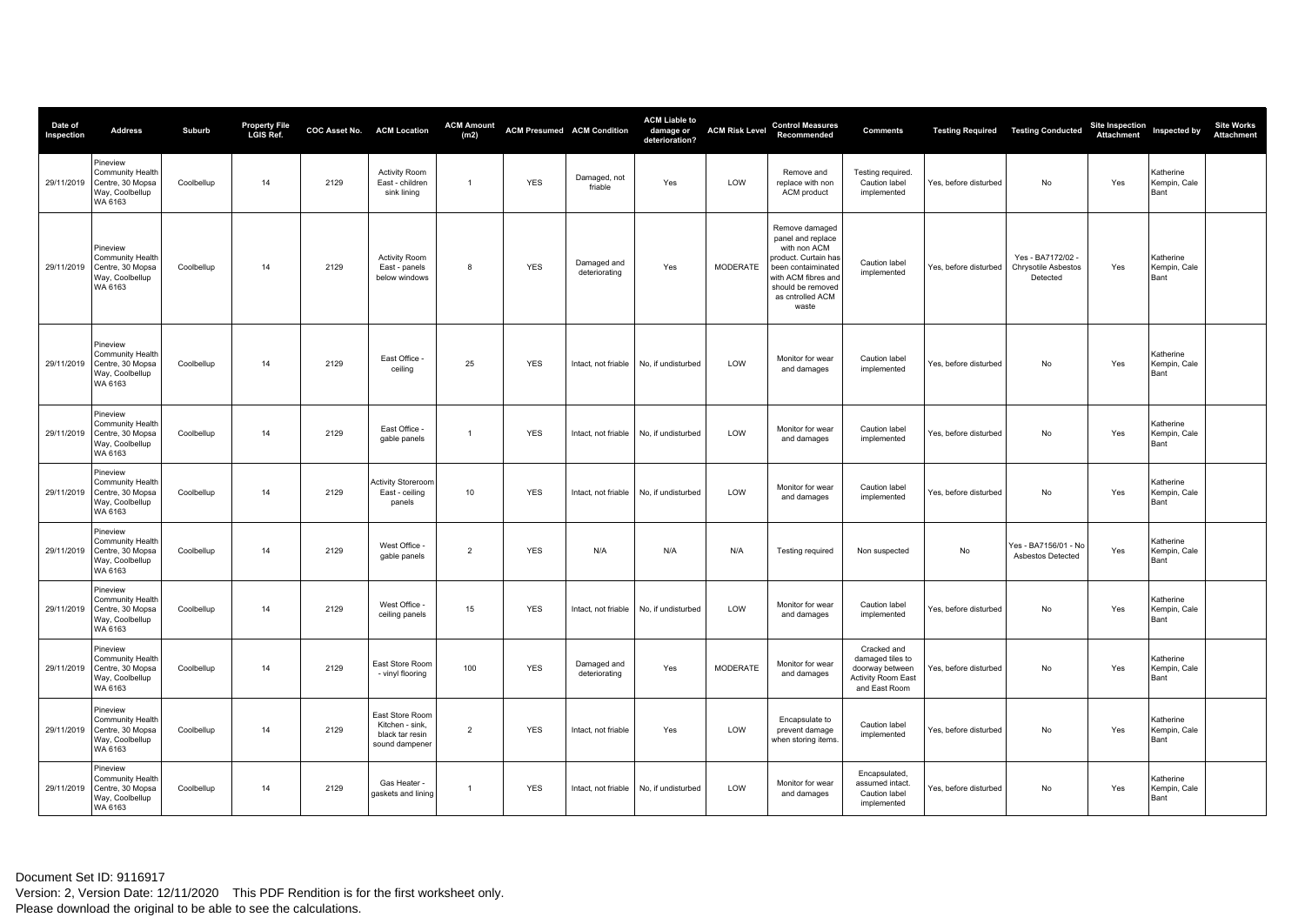| Date of<br>Inspection | <b>Address</b>                                                                                             | Suburb        | <b>Property File</b><br>LGIS Ref. |      | COC Asset No. ACM Location                                       | <b>ACM Amount</b><br>(m2) |            | <b>ACM Presumed ACM Condition</b> | <b>ACM Liable to</b><br>damage or<br>deterioration? | <b>ACM Risk Level</b> | <b>Control Measures</b><br>Recommended                                                                                                                             | <b>Comments</b>                                                                                                                                                                                          |                       | <b>Testing Required   Testing Conducted</b> | <b>Site Inspection</b><br>Attachment | Inspected by                      | <b>Site Works</b><br><b>Attachment</b> |
|-----------------------|------------------------------------------------------------------------------------------------------------|---------------|-----------------------------------|------|------------------------------------------------------------------|---------------------------|------------|-----------------------------------|-----------------------------------------------------|-----------------------|--------------------------------------------------------------------------------------------------------------------------------------------------------------------|----------------------------------------------------------------------------------------------------------------------------------------------------------------------------------------------------------|-----------------------|---------------------------------------------|--------------------------------------|-----------------------------------|----------------------------------------|
| 29/11/2019            | Pineview<br>Community Health<br>Centre, 30 Mopsa<br>Way, Coolbellup<br>WA 6163                             | Coolbellup    | 14                                | 2129 | East Store Room<br>ceiling and facia                             | 100                       | <b>YES</b> | Intact, not friable               | No. if undisturbed                                  | LOW                   | Monitor for wear<br>and damages                                                                                                                                    | Caution label<br>implemented                                                                                                                                                                             | Yes, before disturbed | <b>No</b>                                   | Yes                                  | Katherine<br>Kempin, Cale<br>Bant |                                        |
| 29/11/2019            | Pineview<br>Community Health<br>Centre, 30 Mopsa<br>Way, Coolbellup<br>WA 6163                             | Coolbellup    | 14                                | 2129 | East Store Room<br>Toilet - tile grout                           | 5                         | <b>YES</b> | Intact, not friable               | No, if undisturbed                                  | LOW                   | Monitor for wear<br>and damages                                                                                                                                    | Caution label to be<br>implemented                                                                                                                                                                       | Yes, before disturbed | No                                          | Yes                                  | Katherine<br>Kempin, Cale<br>Bant |                                        |
| 29/11/2019            | <sup>2</sup> ineview<br>Community Health<br>Centre, 30 Mopsa<br>Way, Coolbellup<br>WA 6163                 | Coolbellup    | 14                                | 2129 | <b>Exterior Garage</b><br>guttering                              | $\overline{4}$            | <b>YES</b> | Intact, not friable               | Yes                                                 | <b>MODERATE</b>       | Remove and<br>replace with non<br>ACM product.                                                                                                                     | Unknown if internal<br>guttering is sealed.<br>fibres can be<br>damaged from the<br>removal and<br>disturbance of tree<br>debris. Tree debris<br>could be friable.<br>Caution label to be<br>implemented | Yes, before disturbed | No                                          | Yes                                  | Katherine<br>Kempin, Cale<br>Bant |                                        |
| 18-Nov-19             | Cockburn Tennis<br>Club, 17A<br>Recreation Road<br>11 Lucius Road).<br>Hamilton Hill WA<br>6163            | Hamilton Hill | 45                                | 2004 | <b>Window Putty</b>                                              | 5                         | <b>YES</b> | Intact, not friable               | No. if undisturbed                                  | LOW                   | Repaint/seal any<br>deteriorated areas<br>to contain ACM.<br>Monitor for wear<br>and damages                                                                       | Caution label<br>implemented                                                                                                                                                                             | Yes, before disturbed | <b>No</b>                                   | Yes                                  | Katherine<br>Kempin, Cale<br>Bant |                                        |
| 19/11/2019            | Ethel Cooper<br>Kindergarten, 34<br>Ingram Street,<br>Hamilton Hill WA<br>6163                             | Hamilton Hill | 13                                | 2041 | Kitchen - sink.<br>black tar resin<br>sound dampener             | $\overline{2}$            | <b>YES</b> | Intact, not friable               | No, if undisturbed                                  | LOW                   | Monitor for wear<br>and damages                                                                                                                                    | Caution label<br>implemented                                                                                                                                                                             | Yes, before disturbed | No                                          | Yes                                  | Katherine<br>Kempin, Cale<br>Bant |                                        |
| 19/11/2019            | <b>Ethel Cooper</b><br>Kindergarten, 34<br>Ingram Street,<br>Hamilton Hill WA<br>6163                      | Hamilton Hill | 13                                | 2041 | Play Room - sink<br>(kids), black tar<br>resin sound<br>dampener | $\overline{2}$            | <b>YES</b> | Intact, not friable               | No, if undisturbed                                  | LOW                   | Monitor for wear<br>and damages                                                                                                                                    | Caution label<br>implemented                                                                                                                                                                             | Yes, before disturbed | No                                          | Yes                                  | Katherine<br>Kempin, Cale<br>Bant |                                        |
| 19/11/2019            | Cockburn Senior<br>Citizens<br>Association, 9<br>Young Place<br>(Clara Road),<br>Hamiliton Hill WA<br>6163 | Hamilton Hill | 16                                | 113  | Fencing and ridge<br>capping next to<br>carpark                  | 50                        | <b>YES</b> | Damaged and<br>deteriorating      | Yes                                                 | <b>HIGH</b>           | Remove ACM<br>fencing and ridge<br>capping and replace<br>with non ACM<br>product. Cut back<br>vegetation from<br>fencing to prevent<br>ACM from being<br>friable. | Vegetation causing<br>panels and ridge<br>capping to be friable.<br>Caution label<br>implemented                                                                                                         | Yes, before disturbed | <b>No</b>                                   | Yes                                  | Katherine<br>Kempin, Cale<br>Bant |                                        |
| 19/11/2019            | Cockburn Senior<br>Citizens<br>Association, 9<br>Young Place<br>Clara Road),<br>Hamiliton Hill WA<br>6163  | Hamilton Hill | 16                                | 113  | Fencing and ridge<br>capping next to<br>driveway                 | 120                       | <b>YES</b> | Damaged and<br>deteriorating      | Yes                                                 | <b>HIGH</b>           | Remove ACM<br>encing and replace<br>with non ACM<br>product. Cut back<br>vegetation from<br>fencing to prevent<br>ACM from being<br>friable.                       | Vegetation causing<br>panels and ridge<br>capping to be friable.<br>Caution label<br>implemented                                                                                                         | Yes, before disturbed | No                                          | Yes                                  | Katherine<br>Kempin, Cale<br>Bant |                                        |
| 19/11/2019            | Cockburn Senior<br>Citizens<br>Association, 9<br>Young Place<br>Clara Road),<br>Hamiliton Hill WA<br>6163  | Hamilton Hill | 16                                | 113  | Eaves                                                            | 65                        | <b>YES</b> | Intact, not friable               | No, if undisturbed                                  | LOW                   | Seal damaged<br>panel around<br>copper pipe.<br>Monitor for wear<br>and damages                                                                                    | Caution label<br>implemented                                                                                                                                                                             | Yes, before disturbed | No                                          | Yes                                  | Katherine<br>Kempin, Cale<br>Bant |                                        |